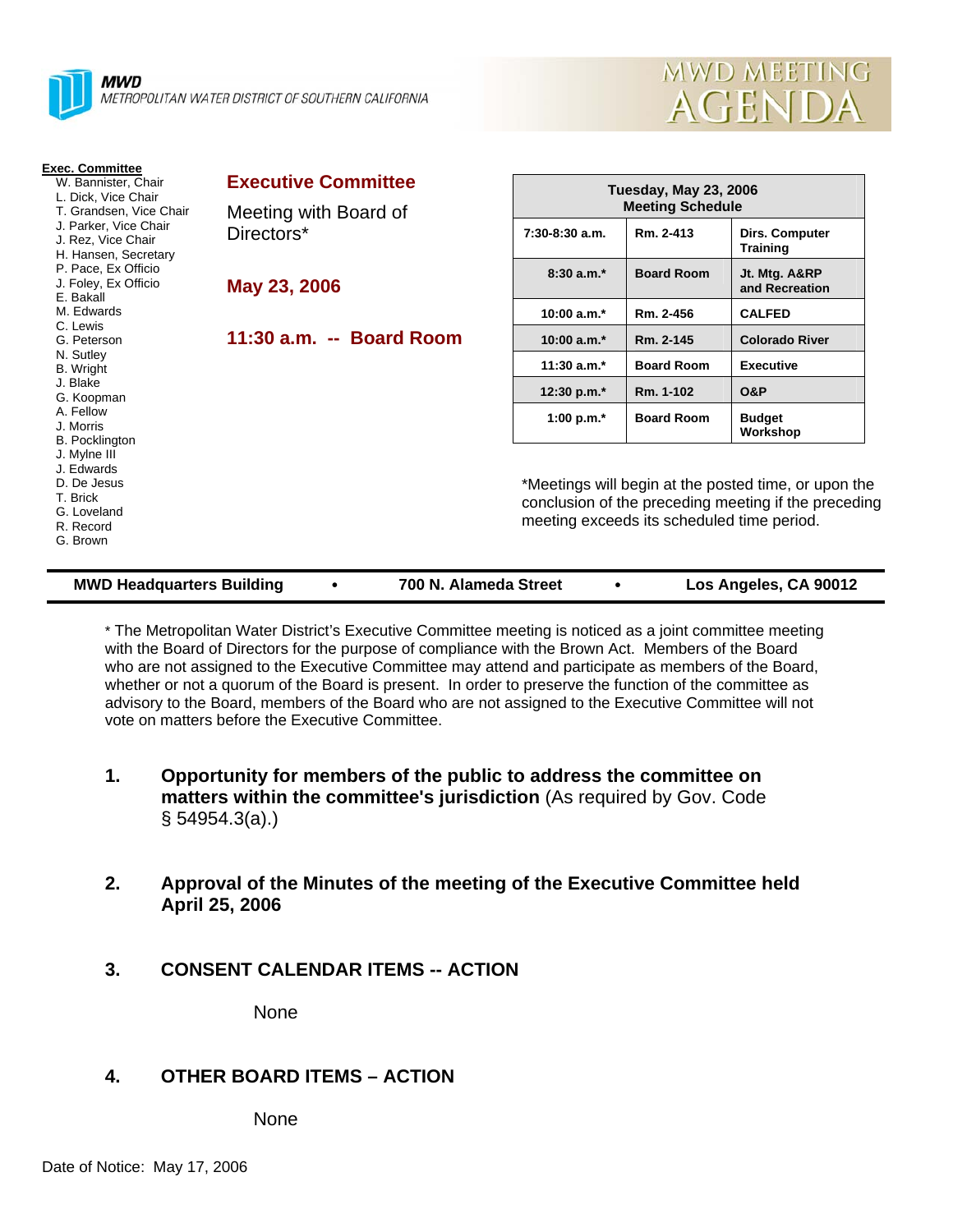## **5. BOARD INFORMATION ITEMS**

None

### **6. COMMITTEE ITEMS**

- a. Approve draft committee and Board meeting agendas and schedule for **June**
- b. Approve requests of Directors Wright, Record, and Pocklington to participate in tour of Baja California water issues in northern Baja **California**
- c. Discussion of committee structure
- d. Discussion of committee meeting schedules
- e. General Manager's report of Metropolitan's activities

### **7. REPORTS FROM COMMITTEES**

- a. Budget, Finance, Investment and Insurance Committee
- b. Ethics Committee
- c. Engineering and Operations Committee
- d. Legal and Claims Committee
- e. Organization and Personnel Committee
- f. Water Planning, Quality and Resources Committee
- g. Asset and Real Property Committee
- h. Audit Committee
- i. Communications and Legislation Committee